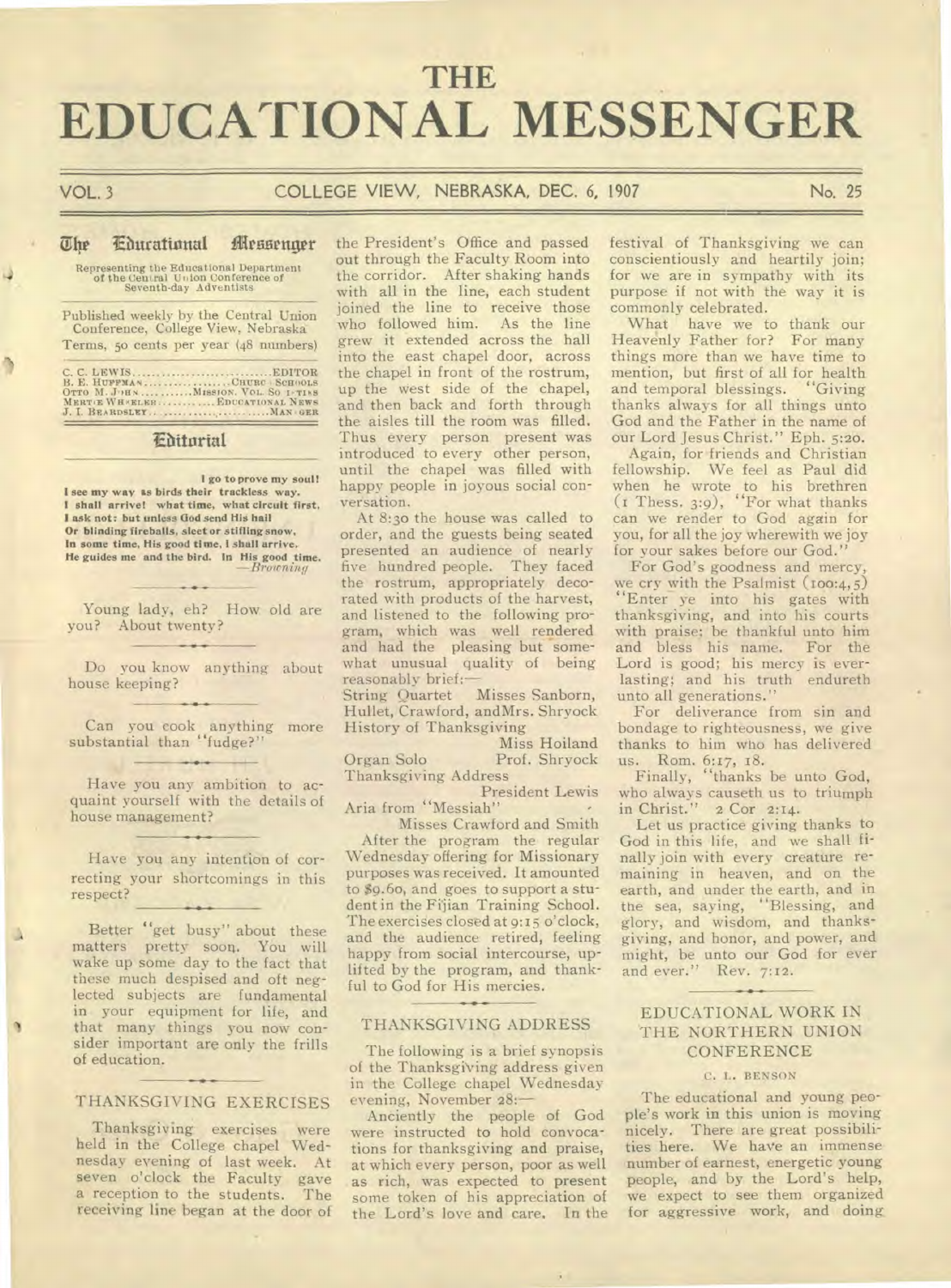much for the Master very soon. The President and his committee of the Minnesota Conference are cooperating in every way possible in helping to start the young people's work, and the lay members all seem to have a deep interest in seeing all done that is possible to save the young people.

Just at present Brother Ruble and I are visiting some of the churches and schools, and helping the young people to get organized for doing more aggressive work.

Perhaps you will be interested to know that the Sheyenne River Academy has forty students enrolled; the Maplewood Academy, eighty-seven; Stuart Academy fiftythree; and each of the schools reports more students coming, and that they are doing a higher grade of work this year than any previous year. This is certainly encouraging. If our church schools come up to the place that they should be occupying, there will be less need for the church school branches being carried on in our academies; and then, if our academies receive the support that they should, surely the standard of Union College can be raised, as far as the bulk of the students is concerned. I am glad to know that the majority of the students this year at Union are doing more advanced work than they have in the past.

## *"IN* GOD WE TRUST" ON COINS

A vigorous protest was made by certain people against dropping the legend, "In God We Trust," from the newly designed coins. Would it not show more reverence for the Almighty to leave it off than to keep it on? The sentiment is not thought of once in a million of exchanges of coins among people. The man who gets a dollar worthily or unworthily, or who expends it in either way, does not think of nor care for the legend; in fact, it is not regarded in a trade, while the size, genuineness and value of the coin is always scrutinized. The legend does not add a mite to the morals of the people, nor increase their reverence for God. In view of the universal indifference to the sentiment, and the light, frivolous, even contemptuous manner of its regarding, as a rule the use of it on coins becomes a wicked blasphemy. It is an exaggerated example of the hypocritical public wor-

ship of Deity that Jesus so roundly condemned. The legend likens a silver dollar that bears it to the pagan praying machine that Christians like to ridicule. A drunken loafer passes a coin over the bar, points with unsteady and filthy finger to the legend on it, and stupidly ejaculates, "Them's my sent'munts." An incident which makes the devout grieve when told of it.

It must seem to the thoughtful that the only service acceptable to God is born in the heart of man and made manifest in his daily life; and that a few words stamped on money— the "love of which is the root of all evil"— is such a poor substitute therefor it cannot be pleasing to Him. It is better to practice piety than to coin it.

*—Farm, Stock, and Home* 

## THE VALUE OF AN EDUCA-TION

Every educator and student is interested in "Who's Who in America." The book with the above title gives 7,852 names of more than local note.

Dr. Wm. W. Smith has classified there some people educationally. We give his figures and some of his conclusions. The people of the United States may be divided educationally as follows: Class 1, without school training, 4,682, 498; Class 2, with only common school training, 32,862,951; Class 3, with common and high school training, 2,165,357; Class 4, with college or higher education added, 1,071,201. Mark the number of 7,852 distinguished citizens in the United States on the Who's Who list coming from each of those classes. The  $4,682,498$  of The 4,682,498 of Class I furnish 31; the 32,862,951, of Class 2 furnish 8o8;' the 2,165, 357,of Class 3 furnish 1,245; the 1,071,201 of Class 4 furnish 5,768. It appears, therefore, from these figures:<br>FIRST, That

an uneducated child has one chance in 150,00o of attaining distinction as a factor in the progress of the age.

SECOND, That a common school education will increase his chances nearly four times.

THIRD, That a high school training will increase the chances of a common school boy twenty-three times, giving him eighty-seven times the chance of the uneducated.

FOURTH, That a college educa-

Perfumery and Toilet Articles

## W. F. NICKEL **Jeweler & Optician**

Sewing Machines and School Supplies

## *HOMEST HOMES!*

If you are looking for a home in College View, write us at once for information, and we will send you a description of a few of our best bargains. We will be glad to ans-wer any questions that may be of interest to you. Come in and get acquainted, and let us show you what we have listed in good farms, small tracts, and city property.

## H. E. VANSYOC & SON

Real Estate, Loans, and Insurance

*COLLEGE VIEW, NEBRASKA* 

## **UNION COLLEGE**

A Christian School, with wellequipped College, Academic, Min-isterial, Normal, Music, Medical-Preparatory, Business, Steno-graphic, German, Swedish, Danish, and Industrial Departments. For full descriptive catalog address

UNION COLLEGE, College View, (near Lincoln), Nebraska.

> **J. H. HUKILL**  EXCLUSIVE OPTICIAN



WORK GUARANTEED

*Burlington Blk. 13th &* 0 *LINCOLN - NEBRASKA* 

## *WHY*

Spend a quarter's worth of valuable time and a dollar's worth of good nature trying to shave YOURSELF?





They have three chairs and prompt and efficient service.

AGENTS FOR MERCHANT'S LAUNDRY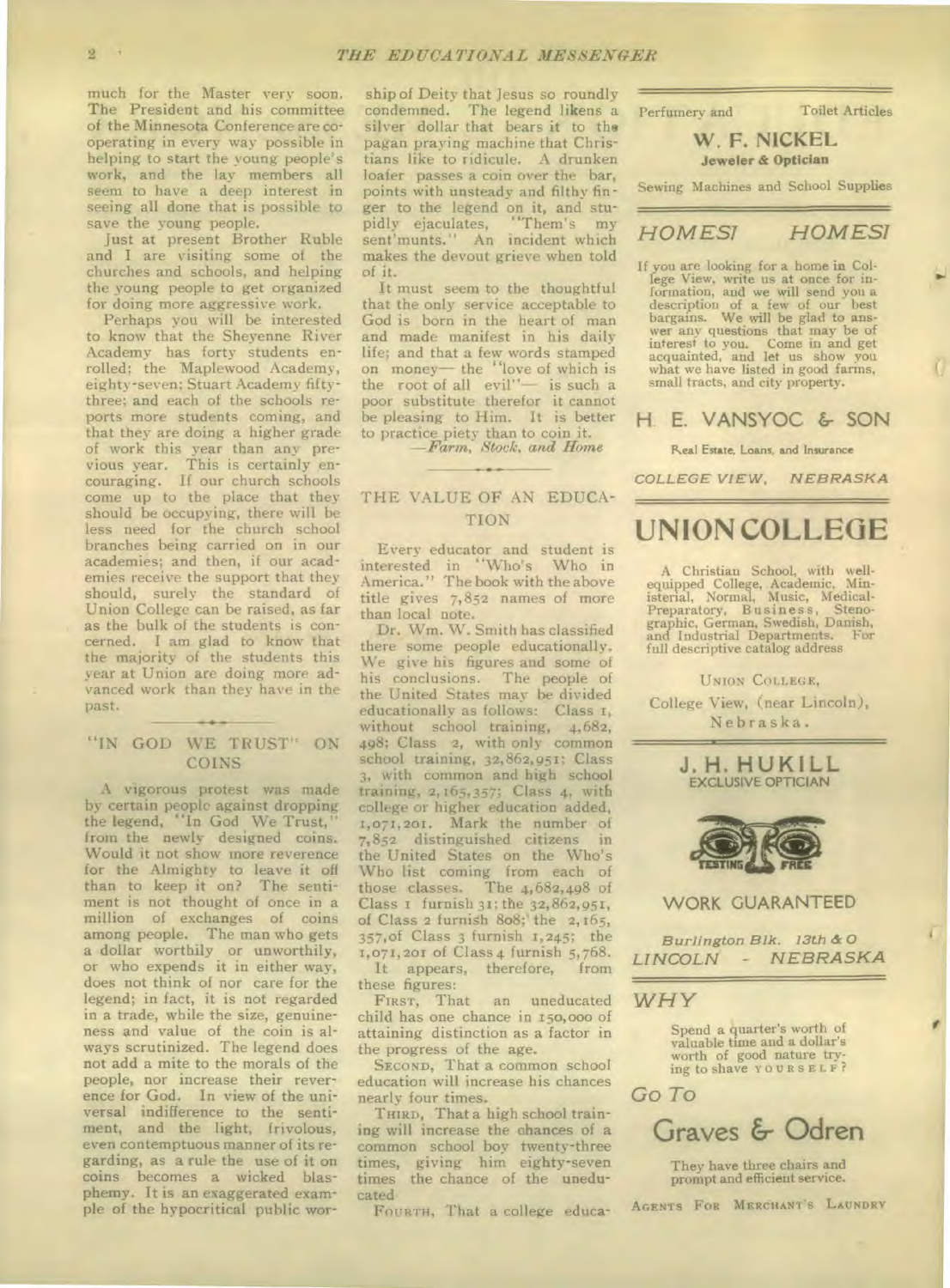tion increases the chance of the high school boy nine times, giving *him* two hundred and nineteen times the chance of the common school boy, and more than eight hundred times the chance of the untrained. "It is a surprising fact," says Dr. Smith, "that of the 7,852, not less than 4,810 proved to be full college graduates."

*—Pork College Record* 

#### "GEMS OF THOUGHT"

Henry B. Damon announces the publication of a new collection of quotations entitled, "G ems of Thought."

Care and expense have not been spared in making the material setting of these Gems worthy the high ideals which they present, and the authors who voiced them.

Very appropriate for Holiday Favors. Copies will be mailed on receipt of fifty cents each. Henry B. Damon, Katonah, New York.

#### **UNION COLLEGE POULTRY YARDS**

Single Comb Buff Orpingtons a Specialty Also White Orpingtons and Barred Plymouth Rocks. Write for circular to UNION COLLEGE POULTRY YARDS COLLEGE VIEW, NEBRASKA

#### **UNION COLLEGE DRESS MAKING ROOMS**

Long Experience. Work first class and fully guarranteed. Prices moderate.

ROOM 13 . COLLEGE BASEMENT

#### **District Prayer fleetings**

#### Wednesday Evening, 7:30

District No. 1, Home of Bro. Kirk.<br>District No. 2, Home of Sister Rayburn.<br>District No. 3, Home of Sister Hampshire.<br>District No. 4, Home of Sister Hlack.<br>District No. 6, Home of Sister M. L. Morrison.<br>District No. 6, Home

#### **Program for Young People's Meeting**

### Dec 7, 1907.

Subject: THREE PATING INVESTMNTS<br> **ISONIFY IN ANGELIA CONSTRUCTER CONSUMING A** H. W. Rose **Mainspring** of Service H. W. Rose Special Music Greatness of Simplicity Mrs. B. M. Emerson Power of Repose Miss Emilie Johnson

Do you read the advertisements in this paper? There is an error in one of them this week. Twenty-five cents will be allowed on a ton of coal by the C. V. Lumber and Coal Co. to the first one who comes and tells of the erro

C. D. Nelson and John Christianson, who are attending Medical College in Omaha, spent Thanksgiving with friends and relatives in College View. They report that Eugene Stansbury recently had an operation for appendicitis, from which he is recovering.

Mr. and Mrs. Jas. Schee and daugh-ter, Nora, were called to Iowa this week by the death of Mrs. Schee's father.

Jessie Seaward sends her renewal from Sterling, Kans., and says she is glad the paper comes every week now.

Wavie D. Tubbs is teaching in Maplewood Academy, Maple Plain, Minn., and asks to have her MESSENGER sent to that address.

Alice Kier requests that her paper be sent to Hurley, S. Dak. The condition of her health does not permit her to return to school this year.

About sixty of the friends of Chas. Means spent Saturday evening at his home. The event was a surprise on Mr. Means, and before leaving the call-ers presented him with a rocker.

"On coming to this town I found two MESSENGERS for me. My address is now Welsh, La. Please direct my paper to that place hereafter. I am very well and enjoying my work—just at present I am canvassing. "-0. F. Frank.

Nellie Dymond recently accompanied her mother to Boulder, Colo. Mrs **Dy-mond** is in very poor health, and since her return is taking treatment at the Nebraska Sanitarium.

A very pleasant reception was held in Union College chapel Wednesday evening. This was the first one of the year, as the one which is ordinarily held earlier in the season was crowded out by<br>other matters. Members of the Faculty other matters. Members of the Faculty<br>formed the receiving line, and had the<br>privilege of shaking hands with each<br>student. This was followed by a short<br>social period, in which all joyfully en-<br>gaged. The rostrum was nicely ated with grains, vegetables, and potted<br>plants. The following program was<br>rendered: String Quartet, Misses San-<br>born, Crawford, Hullett, and Mrs. Shry-<br>ock; History of Thanksgiving, Miss Inez<br>Hoiland; Organ Solo, Prof. B. diction was pronounced by Elder S. M. Butler.

**Get the Habit PHONE 64** 

**of Going to** 

## **HERRICK & VOSBURGN**

**for** 

**Anything carried by a first class general store. Goods delivered anywhere in the village.** 

**COLLEGE VIEW = NEBRASKA** 

## **Who is YOUR Tailor?**

Next time you want a suit, or some pressing or repairing, try the

*UNION COLLEGE TAILORS* 

Special rates to **students. Rooms in basement of College Building.** 

**C. A. TUCKER**  Jeweler *LINCOLN - 1123 0 St.*  Dr. S. S. **SHEAN Optician** *N EBRASKA* 

## **Fank of College Hiem**

#### DIRECTORS

JAS. SCHEE D. **R.** CALLAHAN J. **H. MORRISON H. A. MORRISON** 

Besides having the business of all our institutions and conferences here, this bank is receiving deposits from other places in Nebraska and neighboring states. Your business will be appreciated. OFFICERS

JAS. SCHEE, Pres. H. A. MORRISON, **Vice-Pres. D. NICOLA, Cashier.** 

**Your SCREEN DOOR covered with Building Paper flakes a pretty good STORM DOOR** 

We can furnish you a Glazed Storm Door for \$2 00

LUMBER YARD